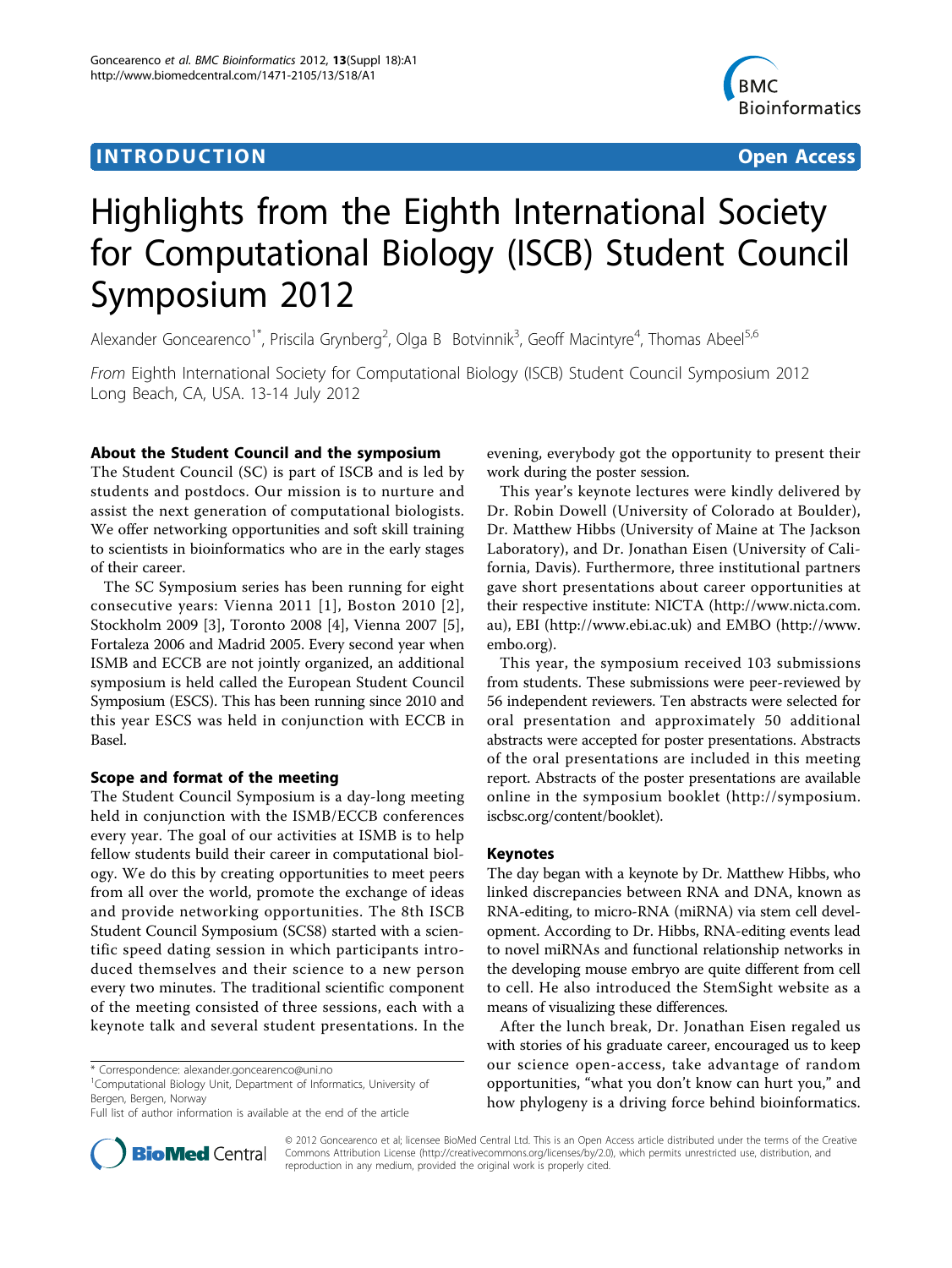Splits in phylogenetic trees can be found by variation at a single allelic site, and the effects of this SNP may be unknown.

Dr. Robin Dowell closed the session by challenging common ideas about transcription, showing that the mere act of transcription of one gene can block transcription of a gene on the opposite strand. After presenting these results to biologists, Dr. Dowell reported that many approached her and said this transcription-blocking-transcription effect explains this baffling immunoblot, pointing to their lab notebook.

# Student presentations

The first student presentation by Gong et al. [\[6](#page-2-0)], followed on nicely from Dr. Hibbs talk by presenting miRNASNP, a database which predicts the effect (loss or gain of function) of single nucleotide polymorphisms (SNPs) within premiRNA, mature miRNA, miRNA target sequences and flanking regions.

To find SNPs in miRNA-related regions or in an entire genome, next-generation sequencing is the tool of choice. However, sequencing is a chemical, not digital, process and thus can be noisy. Viswanath et al. [[7\]](#page-2-0) tried to address this noise by improving color (and thus base) calling of the SOLiD 5500 sequencer via multiclass support vector machines.

Epigenetics play a critical role in development and disease, and Dinh et al. [[8\]](#page-2-0) presented Epi-Letter, an epigenetics visualization tool, presented with published Arabidopsis thaliana chromatin data. Even so, understanding epigenetic effects will remain a challenge.

One of the most commonly described bacterial transcription initiation marker, the Shine-Dalgarno sequence, is complementary to the anti-Shine-Dalgarno sequence within the 16S ribosome. Lim et al. [\[9](#page-2-0)] showed degeneration in the anti-Shine-Dalgarno sequence of fifteen out of 1182 bacterial genomes, implying additional, unstudied markers of transcription initiation.

ChIP-seq provides new opportunities to study allele-specific protein-DNA binding, a hard task because only sequence reads mapped to heterozygote SNPs are informative for allelic inference. To better understand allelic variation, Wei et al. [\[10\]](#page-2-0) presented IASeq, a method for determining allele-specific binding in ChIP-Seq studies by integrating multiple data sets.

Iacucci et al. [[11\]](#page-2-0) created ReLiance to predict receptor ligand binding modeled after the same principles as weighted matching algorithms used on online dating sites. Each side of the interaction has a set of criteria, much like the known qualities of a receptor or ligand, but these criteria could be adaptive to the situation.

Recent advances in mass spectrometry technology have improved their usefulness for imaging biological samples. Bemis et al. [\[12\]](#page-3-0) presented statistic-based signal processing and feature selection methods for desorption electrospray ionization (DESI) imaging mass spectrometry experiments. Their method performs a better spatial segmentation and improves the mapping between morphological and functional structures. The circadian rhythm allows the organism to anticipate and prepare for the changes in the physical environment, in particular the day-night cycle. Nandu et al. [[13](#page-3-0)] reconstructed regulatory networks involved in the cyanobacteria circadian rhythm via a combination of text-mining and expression data.

Gene expression data can be difficult to analyze, especially to find clusters of co-expressed genes. Biclustering of gene expression data is used to discover groups of genes that are co-expressed over a subset of tested conditions. Voggenreiter et al. [\[14\]](#page-3-0) discuss an exact solution to the biclustering problem, BiMax. Their tool is significantly faster than competing algorithms and allows for analysis of hundreds of experiments at a time.

In addition to differential expression analysis, mRNA transcript reconstruction can also be performed from gene expression data. Mangul et al. [\[15](#page-3-0)] presented a transcript reconstruction tool based on integer programming, which improves accuracy on previous methods that did not take into account the fragment length distribution.

# Award winners

This year, four awards where giving to the best student presenters of the day, two for oral presentations and two for poster presentations. The abstracts of the poster winners are included in this meeting report. The awards were decided by delegate voting and a judging committee.

The best presentation award winners were Kyle Bemis and runner-up was Oliver Voggenreiter. For the poster awards, first place went to Heewook Lee who presented on detecting structural variants that involve repetitive elements in E. coli [[16](#page-3-0)]. The second prize was given to a jointly presented poster by Ignacio S. Caballero and Gracia Bonilla, who presented the tracking of antiviral responses after infection with Lassa virus [\[17\]](#page-3-0).

# Student Council activities at ISMB

# Career Central

For the second year running, the Student Council organized a Career Session during ISMB designed to provide students with information to help them make informed decisions about their future careers. We were extremely fortunate to have Dr. Lucia Peixoto, Post-doctoral Fellow at University of Pennsylvania, Dr. Jeroen de Ridder, Assistant Professor at Delft University of Technology, Dr. Yana Bromberg, Assistant Professor, Dept. of Biochemistry and Microbiology at Rutgers University, Dr. Pankaj Agarwal, Director, Systematic Drug Repositioning, Computational Biology at GlaxoSmithKline, and Dr. Michal Linial, Professor at The Hebrew University as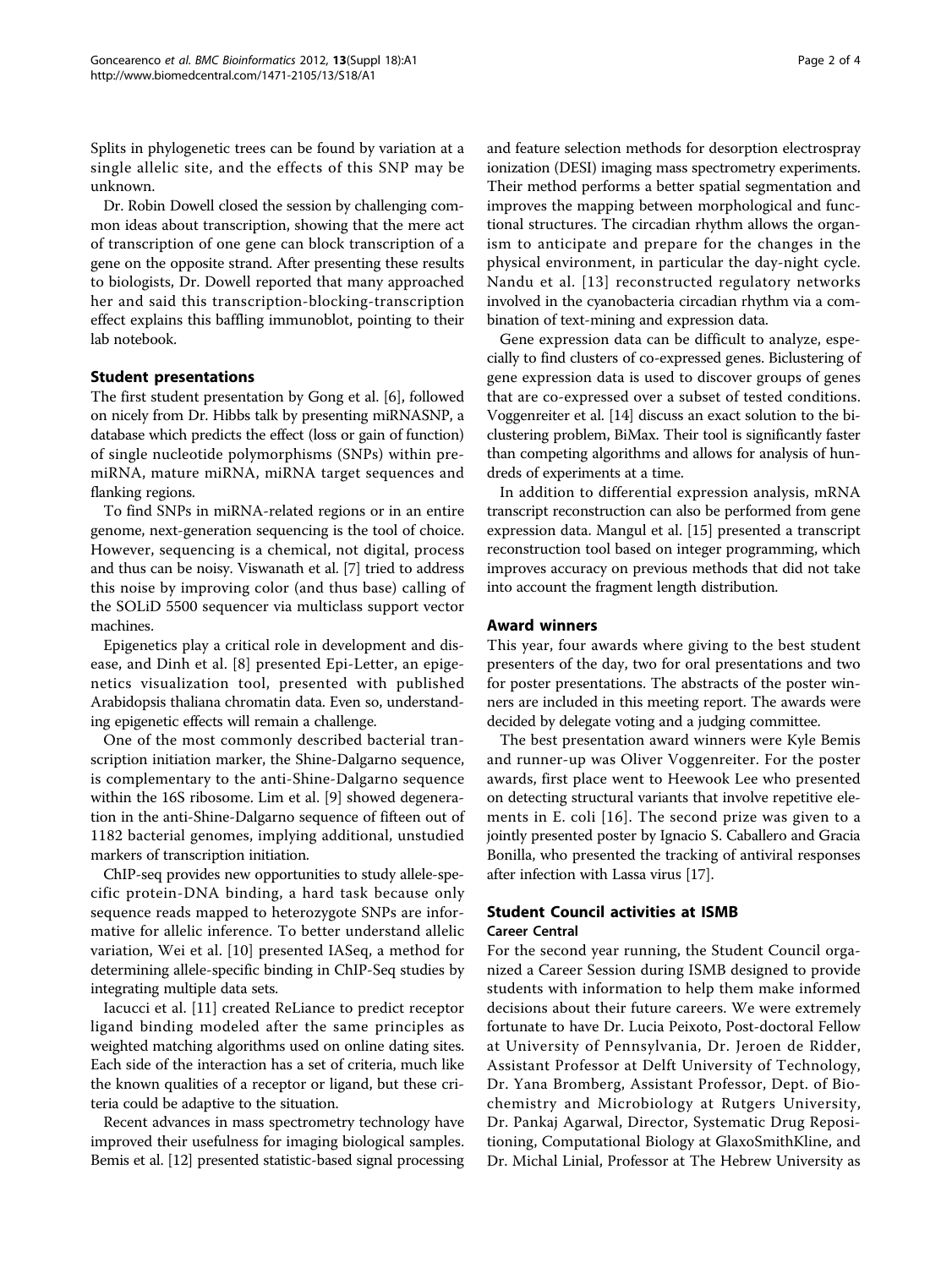<span id="page-2-0"></span>part of the discussion panel. The panel members fielded an hour of questions from the audience ranging from how to stay motivated during a PhD through to outlining career options post PhD.

To help job seekers and job advertisers, the Student Council provided an enhanced job advertising process throughout the meeting in the exhibitor hall. Job advertisers could meet with job seekers through our interactive job posting board. Many impromptu interviews were carried out at the Student Council booth during the conference with positive feedback from participants, both interviewers and interviewees.

#### Social activities

An important aspect of conferences is social networking. The Student Council has a comprehensive program of social activities outside the conference hours to continue discussions, cement collaborations and exchange knowledge. The daily Social HQ saw up to 50 students meet up over dinner and drinks each night, providing the opportunity for students to network and discuss their scientific and career challenges. On Sunday, the Student Council hosted a social event with free appetizers and fostered social ties with a trivia quiz titled "CLUSTER Your Talent" which challenged delegates' knowledge of popular culture as well as their expertise in the area of computational biology.

# Conclusions

This year saw a slight decline in the number of submission and participants. We surveyed students who were unable to attend and the most commonly cited reasons were lack of funds and visa issues, reinforcing the need for Travel Fellowships and coordination with ISCB and the host country. Nevertheless, we were once again able to organize a program with three high-quality student presentation sessions, a broad poster session and three invited keynotes. Coupled with the other Student Council activities organized during ISMB, the SC again catered to a large fraction of students in bioinformatics and computational biology.

Looking forward, with SCS8 another success planning will start on SCS9 at ISMB/ECCB 2013 in Berlin, Germany. Further information regarding the Student Council, its events, internships and community, please visit<http://www.iscbsc.org>.

#### Acknowledgements

The Student Council Symposium would not be possible without the help of a great many people, all of whom contributed their time as volunteers. Just naming them all would expand this report with three or four pages. We would like to thank ISCB Executive Officer BJ Morrison McKay, ISMB 2012 conference organizer Steven Leard and ISCB Administrative Support Suzi Smith for their logistical support and invaluable advice. Furthermore, we like

to thank the ISCB Board of Directors for their continued support of the ISCB Student Council and the symposium in particular.

We are also greatly indebted to ISMB 2012 conference chairs for giving us the opportunity to have the Student Council Symposium 2012 in Long Beach. The Student Council would also like to thank our keynote speakers: Robin Dowell, Matthew Hibbs and Jonathan Eisen who volunteered their time to contribute to the success of the symposium.

We are extremely grateful for the financial support that we received from our sponsors. Without their help many of the exciting opportunities that we offer to the delegates at the Student Council Symposium would not have been possible. SCS8 was made possible through generous financial support from the European Bioinformatics Institute (EBI), NICTA, BioMed Central, EMBO, SIB Swiss Institute of Bioinformatics and the Center of Excellence in Bioinformatics (CEBio). The organizers (and award winners) are also grateful to Oxford University Press (Nucleic Acids Research and Bioinformatics journals) for sponsoring the best poster and best presentation awards. We are very grateful for all the reviews the program and travel fellowship committees have done, ensuring the quality of the program. Finally, we thank all Student Council members that have spent many months preparing all aspects of SCS8 to make it happen. Thank you!

#### Author details

<sup>1</sup>Computational Biology Unit, Department of Informatics, University of Bergen, Bergen, Norway. <sup>2</sup>Departamento de Bioquímica e Imunologia, Instituto de Ciências Biológicas, Universidade Federal de Minas Gerais, Belo Horizonte, MG, Brazil. <sup>3</sup>Department of Biomolecular Engineering and Bioinformatics, University of California - Santa Cruz, USA. <sup>4</sup>NICTA, Victoria Research Lab, The University of Melbourne, Victoria 3010, Australia. 5 VIB Department of Plant Systems Biology, Ghent University, Gent, Belgium. 6 Broad Institute of MIT and Harvard, Cambridge, MA, USA.

#### Published: 14 December 2012

#### References

- Grynberg P, Abeel T, Lopes P, Macintyre G, Rubino LP: Highlights from the Student Council Symposium 2011 at the International Conference on Intelligent Systems for Molecular Biology and European Conference on Computational Biology. BMC Bioinformatics 2011, 12(11).
- 2. Klijn C, Michaut M, Abeel T: Highlights from the 6th International Society for Computational Biology Student Council Symposium at the 18th Annual International Conference on Intelligent Systems for Molecular Biology. BMC Bioinformatcs 2010, 11(Suppl 10):4.
- 3. Abeel T, de Ridder J, Peixoto L: Highlights from the 5(th) International Society for Computational Biology Student Council Symposium at the 17(th) Annual International Conference on Intelligent Systems for Molecular Biology and the 8(th) European Conference on Computational Biology Introduction. BMC Bioinformatics 2009, 10(13).
- 4. Peixoto L, Gehlenborg N, Janga SC: Highlights from the Fourth International Society for Computational Biology Student Council Symposium at the Sixteenth Annual International Conference on Intelligent Systems for Molecular Biology. BMC Bioinformatics 2008, 9(10).
- 5. Gehlenborg N, Corpas M, Janga SC: Highlights from the Third International Society for Computational Biology Student Council Symposium at the Fifteenth Annual International Conference on Intelligent Systems for Molecular Biology. BMC Bioinformatics 2007, 8(8).
- 6. Gong J, Tong Y, Zhang H-M, Guo A-Y: miRNASNP: a database of miRNA related SNPs and their effects on miRNA function. BMC Bioinformatics 2012, 13(S18):A2.
- 7. Viswanath S, Yang C: Color call improvement in next generation sequencing using multi-class support vector machines. BMC Bioinformatics 2012, 13(S18):A3.
- 8. Dinh HQ: Epi-letters how to describe epigenetic signatures. BMC Bioinformatics 2012, 13(S18):A4.
- 9. Lim K, Furuta Y, Kobayashi I: Unexpected variations in translation initiation machinery. BMC Bioinformatics 2012, 13(S18):A5.
- 10. Wei Y, Li X, Wang Q, Ji H: iASeq: integrating multiple chip-seq datasets for detecting allele-specific binding. BMC Bioinformatics 2012, 13(S18):A6.
- 11. Iacucci E, Tranchevent L-C, Popovic D, Pavlopoulos GA, Moor BD, Schneider R, Moreau Y: A bioinformatics e-dating story: computational